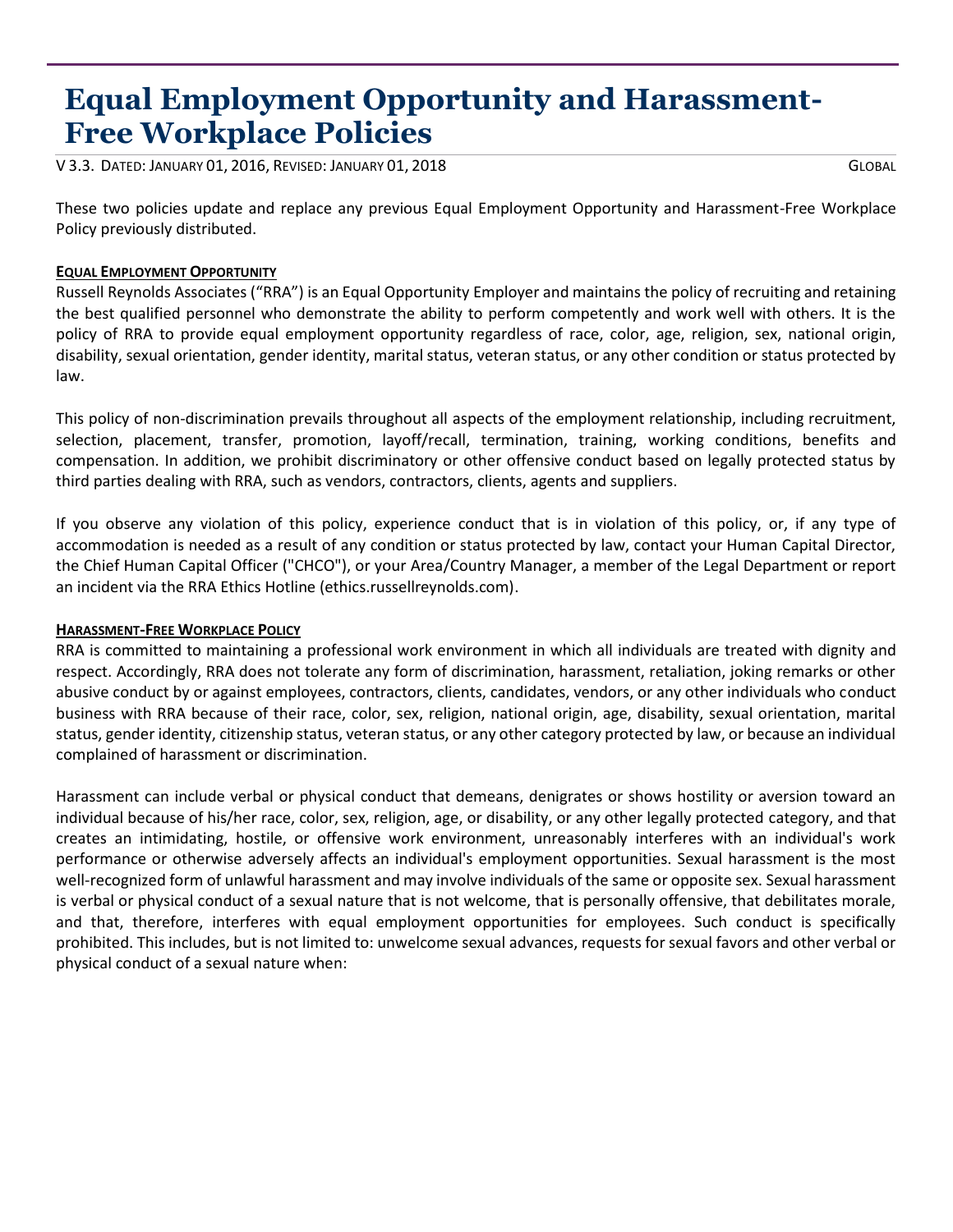- Submission to such conduct is made either explicitly or implicitly a term or condition of an individual's employment;
- Submission to or rejection of such conduct is used as a basis for employment decisions affecting such individual; or
- Such conduct has the purpose or effect of unreasonably interfering with an individual's work performance or creating an intimidating, hostile or offensive work environment.

Although not an exhaustive list, the following are examples of conduct prohibited by the RRA's Harassment-Free Workplace Policy:

- Engaging in offensive, sexual or overly-familiar touching or any other physical interference with normal work or movement;
- Requests for sexual favors;
- Continued or repeated verbal abuse of a sexual nature about an individual or his or her appearance;
- Threatening or suggesting that continued employment, advancement, assignment or earnings depend on whether the employee will submit to, or tolerate harassment;
- Viewing, displaying or circulating discriminatory or sexually explicit or suggestive materials, including without limitation: cartoons, photographs, calendars, drawings and emails;
- Jokes, pranks or other humor that is demeaning or hostile with regard to race, color, religion, gender, sex, national origin, sexual orientation, gender identity, age, handicap or disability;
- Epithets, slurs, quips or negative stereotyping that relate to race, color, religion, gender, sex, national origin, citizenship, age, sexual orientation, gender identity, physical or learning disability, marital status, veteran status, political beliefs or any other basis prohibited by law;
- Threatening, intimidating or hostile acts that relate to race, color, religion, gender, sex, national origin, sexual orientation, gender identity, age, handicap or disability;
- Written or graphic material (including graffiti) that denigrates or shows hostility or aversion toward an individual or group because of race, color, religion, gender, sex, national origin, sexual orientation, gender identity, age, handicap or disability and that is placed on walls, bulletin boards, computers or elsewhere on the RRA's premises, or circulated or displayed in the workplace; or
- Actions that create an intimidating, hostile or offensive work environment.

Conduct prohibited by this policy is unacceptable whether in the workplace and in any work-related setting outside the workplace, such as during business trips, business meetings and business-related social events.

### **ANTI-RETALIATION POLICY**

Retaliation, which can include harassing behavior, is an adverse action one takes against another person because that person complained of unlawful discrimination or harassment, or otherwise engaged in legally-protected activity. RRA treats claims of retaliation as seriously as harassment itself.

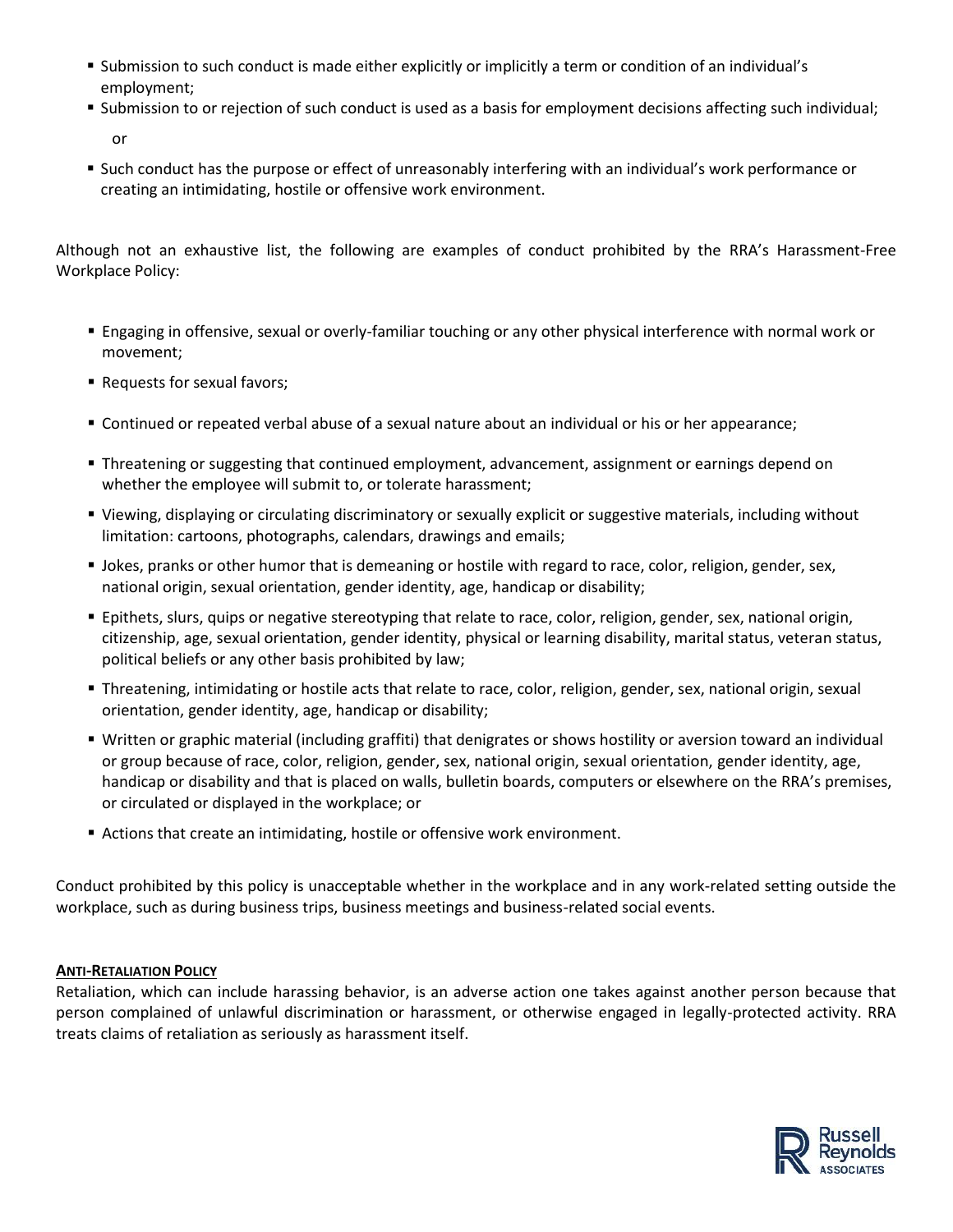Employees who report harassment or discrimination, or who participate in an investigation of alleged harassment or discrimination, are protected by RRA's policy and the law against retaliation.

The following are examples of prohibited retaliatory action:

- **Threatened or actual termination of employment;**
- Disciplining, writing a negative performance review, reducing or adversely changing the work assignment of, or refusing to cooperate with an employee because that employee has complained about or resisted harassment, discrimination, or retaliation; or
- Discouraging a report, falsely denying, covering up, or attempting to cover up incidents of harassment or discrimination.

### **WORKPLACE RELATIONSHIPS**

It is RRA's intention to ensure that the work environment is free from harassment of any kind, including sexual harassment. Although RRA strongly discourages consenting intimate, romantic, dating or other similar relationships between co-workers, RRA acknowledges that such relationships may develop between a manager and his or her subordinate or another employee within that manager's direct area of responsibility or accountability. An employee is within another's "direct area of responsibility or accountability" where the latter is responsible for the former's evaluation, promotion, compensation, day-to-day supervision, or direction. RRA believes that such relationships have the potential to have an adverse effect on morale, productivity, objective personnel decision-making, and the operation of RRA's business because of real or perceived favoritism, bias, or unfair treatment. Accordingly, RRA strongly discourages such relationships. If a consenting romantic or intimate relationship between a manager and an employee within that manager's direct area of responsibility or accountability should develop, the manager must disclose such relationship to Human Capital. Human Capital, upon learning of the existence of such a relationship, may take all steps that it, in its sole discretion, deems appropriate to avoid issues of favoritism, negative impact on others in the work environment, or conflict of interest. This policy shall apply without regard to sexual orientation of the participants.

In all instances, if an employee wishes to maintain or initiate an intimate, dating, or social relationship with another firm employee, the individual seeking to commence or continue the relationship has responsibility to ensure that such relationship is welcome by the other individual and to discontinue the relationship (or any attempt to engage in a relationship) as soon as any indication is given that the relationship is not welcome.

#### **EMPLOYMENT FOR PERSONS WITH DISABILITIES**

RRA is committed to ensuring equal employment opportunity for qualified individuals with disabilities. RRA will comply with any legal obligations to provide reasonable accommodations or adjustments to qualified individuals with known disabilities. It is your responsibility to inform RRA if you feel that you are disabled or if you believe you need a reasonable accommodation to perform the essential functions of your position. If you feel that such an accommodation is needed, please talk with your Human Capital Director.

### **PROCEDURE FOR REPORTING HARASSMENT OR RETALIATION**

Because RRA's policy is to provide a work environment free from discriminatory harassment and retaliation, you must take immediate action if you feel you are the subject of this type of harassment or retaliation from any supervisor, manager, colleague, or other person you come in contact with as an employee. To ensure that the firm is aware of the situation, any employee who believes that he or she has been subjected to harassment, retaliation, or any other violation of RRA's Equal Employment Practices should immediately report it to his or her Human Capital Director, the CHCO (212-716-7080), a member of the Legal Department, or his or her Area/Country Manager, or via the RRA Ethics Hotline (ethics.russellreynolds.com). RRA may request a written and signed record of the complaint.